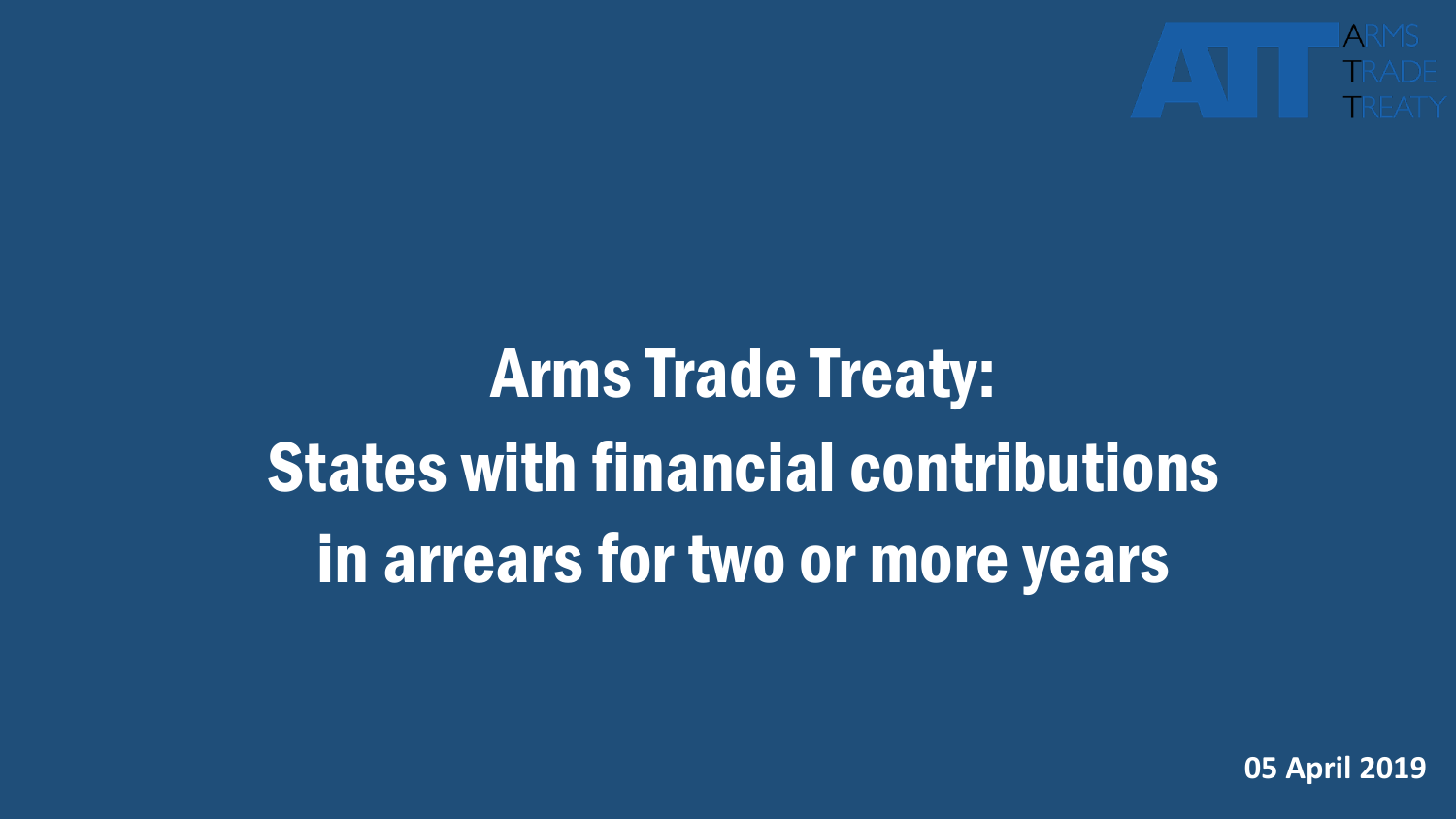#### CSP4 Decision – Final Report 36 (c)



36. Following its tasking by the Third Conference of States Parties, the Management Committee presented its report setting out recommendations to address the **issue of unpaid assessed contributions**. After consideration, the Conference decided:

c. To mandate the Management Committee to undertake further work and prepare a **detailed proposal to address the problem of assessed contributions in accordance with the Financial Rules**, for consideration at the Fifth Conference of States Parties.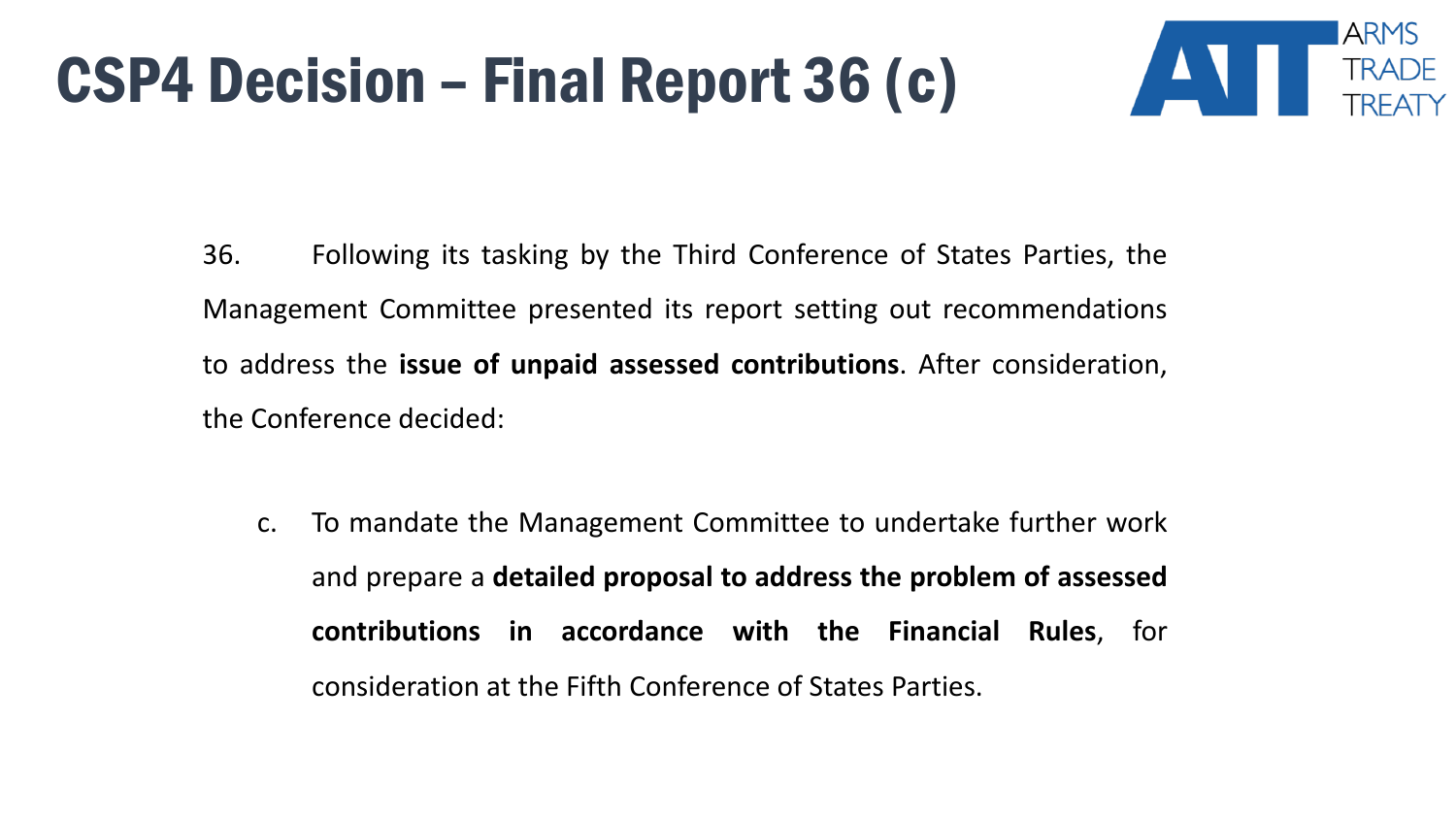#### Financial Rule 8.1 (d)



«Any State Party whose contributions are **in arrears for two or more years** that has not entered into arrangements with the Secretariat in relation to the discharge of its financial obligations shall have its **voting rights suspended**, **not be eligible to nominate a representative as an office-holder, nor become a member of any committee or subsidiary body of the CSP**. The CSP may, nevertheless, permit such a member to vote or nominate a representative as an office-holder if it is satisfied that the failure to pay is due to conditions beyond the control of the State Party.»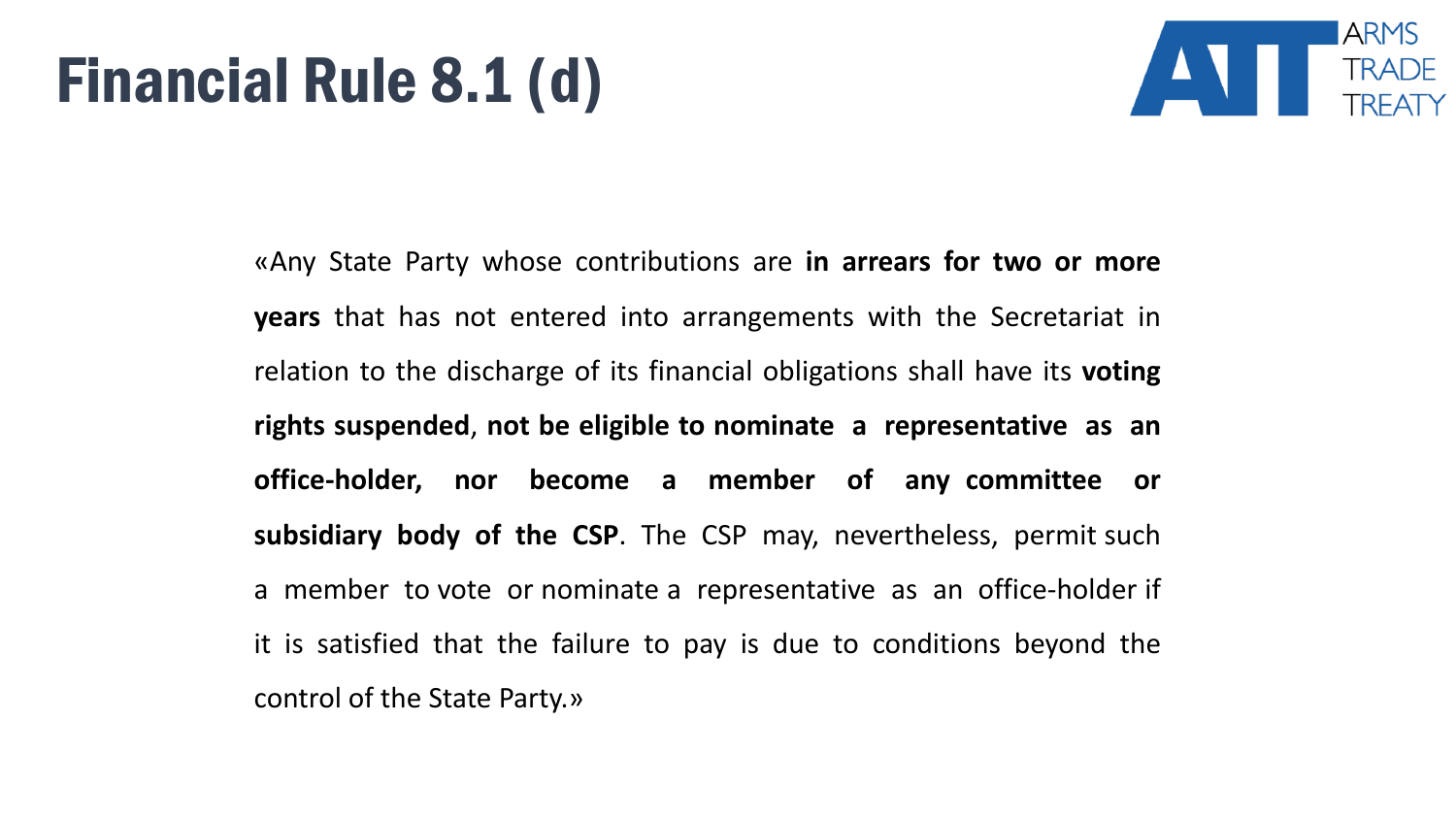

## Rule 8.1 (d) States

#### **S T A T E S P A R T I E S**

|                | Antigua and Barbuda      | 10 | Grenada       | 19 | Mauritania                       |
|----------------|--------------------------|----|---------------|----|----------------------------------|
|                | <b>Barbados</b>          | 11 | Guatemala     | 20 | <b>Niger</b>                     |
| 3              | <b>Belize</b>            | 12 | Guinea        | 21 | Paraguay                         |
| 4              | <b>Brazil</b>            | 13 | Guinea Bissau | 22 | <b>Republic of Moldova</b>       |
| 5 <sup>1</sup> | Cabo Verde               | 14 | Guyana        | 23 | <b>Saint Kitts and Nevis</b>     |
| 6              | Central African Republic | 15 | Lesotho       | 24 | Saint Vincent and the Grenadines |
|                | Chad                     | 16 | Liberia       | 25 | Senegal                          |
| 8              | Costa Rica               | 17 | Madagascar    | 26 | Sierra Leone                     |
| 9              | Ghana                    | 18 | Mali          | 27 | Togo                             |